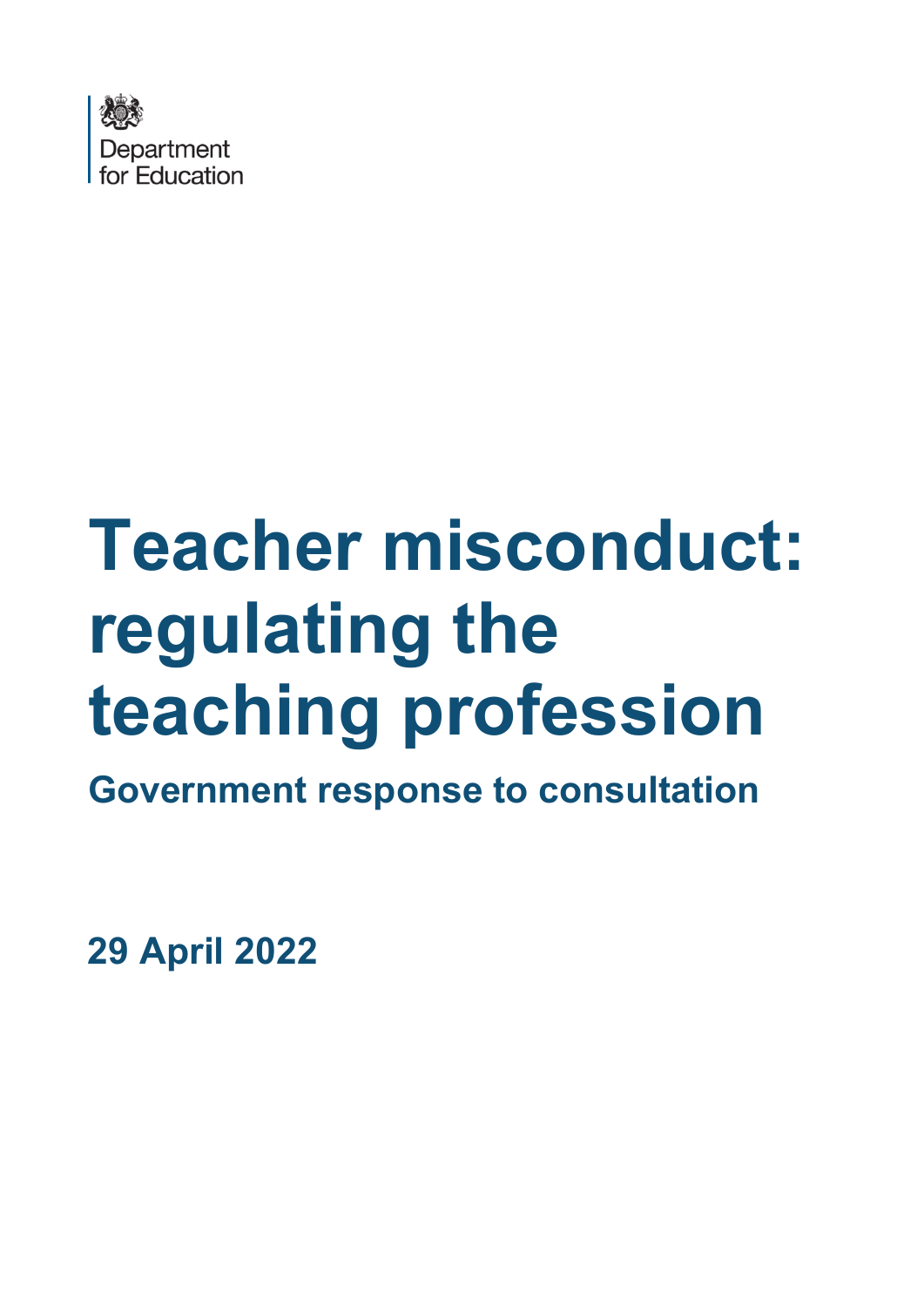# <span id="page-1-0"></span>**Contents**

| Contents                                                                                                                              | 2              |
|---------------------------------------------------------------------------------------------------------------------------------------|----------------|
| Introduction                                                                                                                          | 3              |
| Summary of responses received and the government's response to the consultation                                                       | $\overline{4}$ |
| Common Themes identified through consultation                                                                                         | 5              |
| Teachers covered by the teacher misconduct regime                                                                                     | 5              |
| Relevant settings covered by the teacher misconduct regime                                                                            | 5              |
| Internal referrals of serious misconduct                                                                                              | 5              |
| <b>Equalities Assessment</b>                                                                                                          | 5              |
| <b>Consultation Responses</b>                                                                                                         | 6              |
| Teachers covered by the teacher misconduct regime                                                                                     | 6              |
| Relevant settings covered by the teacher misconduct regime                                                                            | 8              |
| Internal referrals of serious misconduct                                                                                              | 10             |
| <b>Equalities Assessment</b>                                                                                                          | 12             |
| Conclusion                                                                                                                            | 14             |
| Annex A: List of organisations which responded to the consultation (excluding those<br>requesting their response remain confidential) | 15             |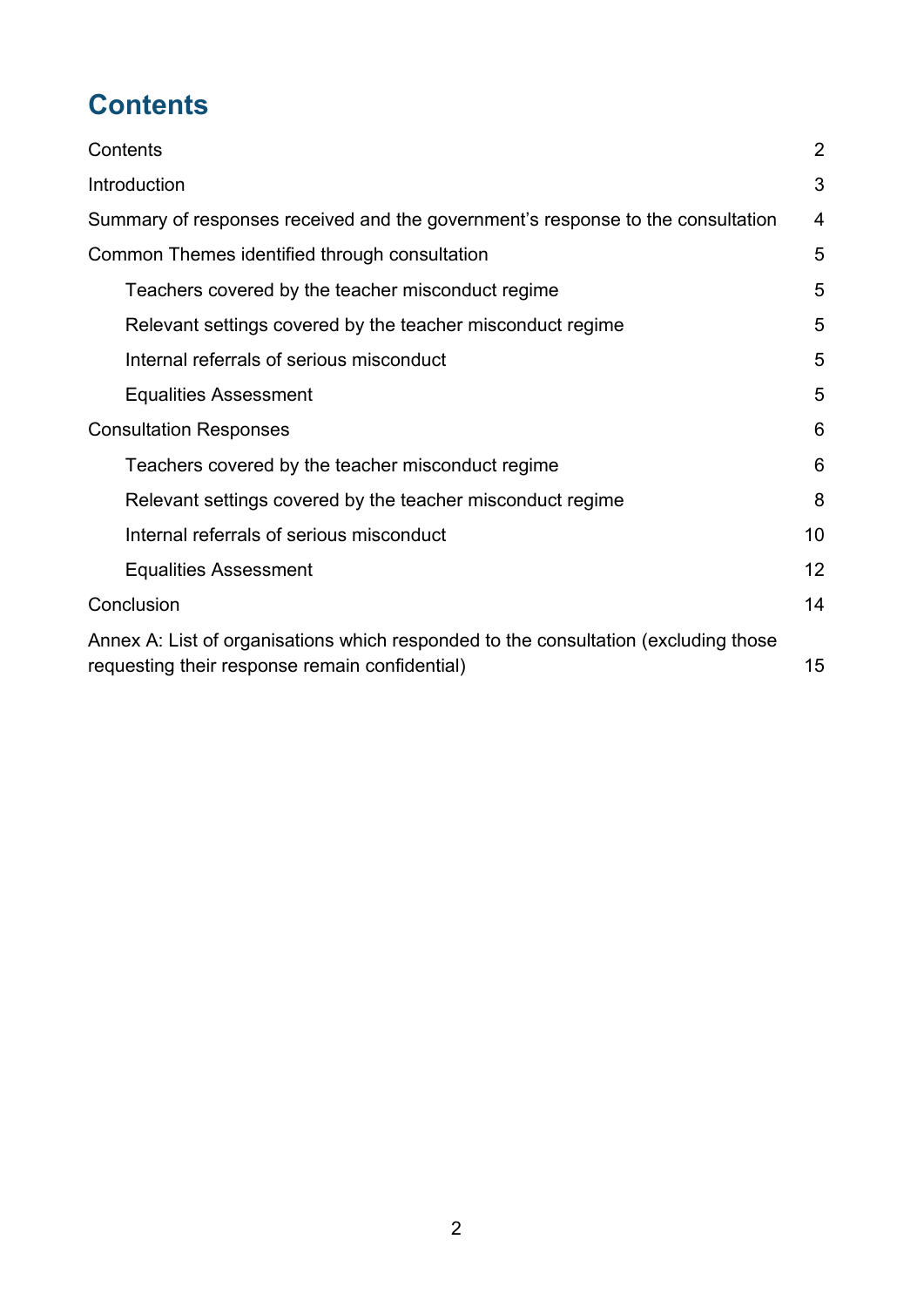# <span id="page-2-0"></span>**Introduction**

On 1 February 2022, the Department for Education published a consultation on proposed changes to the *'Teacher misconduct regulatory regime'.* The consultation sought views only on the changes proposed.

The regulatory regime operated by the Teaching Regulation Agency, on behalf of the Secretary of State for Education, not only protects children but also helps to maintain public confidence in the teaching profession and uphold proper standards of conduct.

It is only right that we keep this regime under review, and where possible look to improve our policies, processes and procedures, and take seriously any feedback (including judgments made by the High Court, relevant case law etc.) that suggests improvements could be made, particularly where these impact on child welfare, safety and safeguarding.

The public consultation sought views on several proposals to broaden the scope of the teacher misconduct provisions and took place over a six-week period. The proposals included broadening the provisions to include persons who commit misconduct when not employed as a teacher, but who have previously carried out teaching work; to a wider range of education settings; and make provision for the Secretary of State to consider referrals of serious teacher misconduct regardless of how the matter comes to his attention. The consultation closed on 14 March 2022.

We are proposing to make the changes to the teacher misconduct regime on which we consulted, when a suitable legislative opportunity becomes available.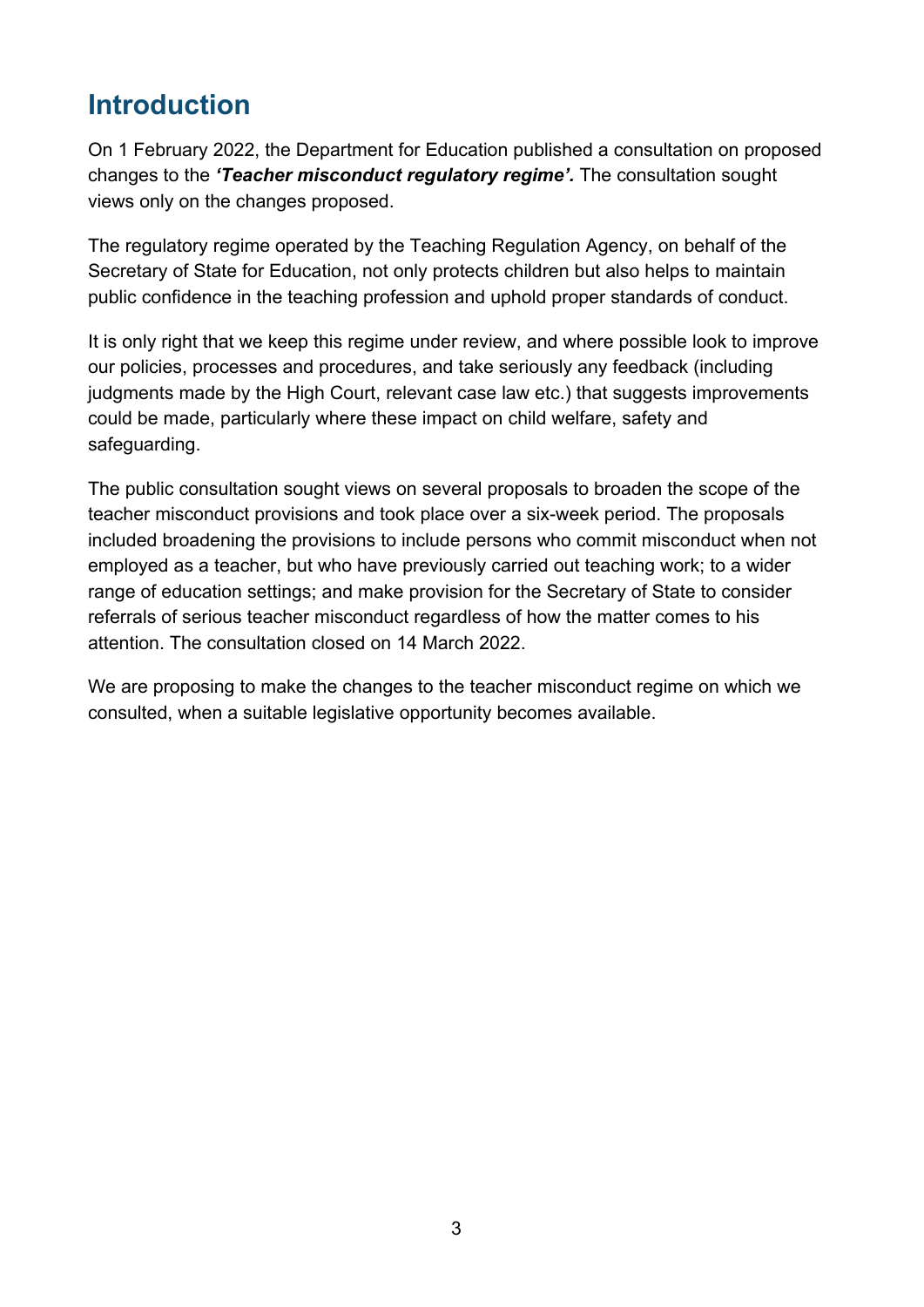# <span id="page-3-0"></span>**Summary of responses received and the government's response to the consultation**

This section sets out a summary of the responses that we received. It also sets out where we have decided to make additional changes as a result of consultation responses.

The consultation comprised of seven questions. Six questions related to changes being proposed and one sought comment on whether the proposed changes impacted on those individuals with a protected characteristic under the Equalities Act 2010.

The responses have been important to understand stakeholders and the publics views on whether the regulatory regime should be broadened. We are grateful to those respondents who have shared their views with us. We have reflected carefully on every response and will continue to keep in mind the views and concerns expressed by respondents and will consider them alongside our proposals when we are able to take this work forward.

Not every respondent submitted an answer to every question. The number of responses analysed below therefore varies from question to question. Throughout this document, percentages are expressed as a proportion of those answering each question, rather than a percentage of the total responses.

Due to rounding percentage figures may not always add up to 100%.

This analysis does not include issues raised which were outside the scope of the consultation and/or the current regulatory regime.

80 organisations and individuals responded to the consultation; these include responses from, schools (including MATS), FE colleges, Higher Education settings, local authorities, legal firms acting on behalf of the Teaching Regulation Agency (TRA), panel members, members of the public and national representative organisations.

We are grateful for the care and attention given to, and level of detail that people provided in, their responses.

A list of organisations that responded (which did not ask to remain anonymous) can be found at Annex A.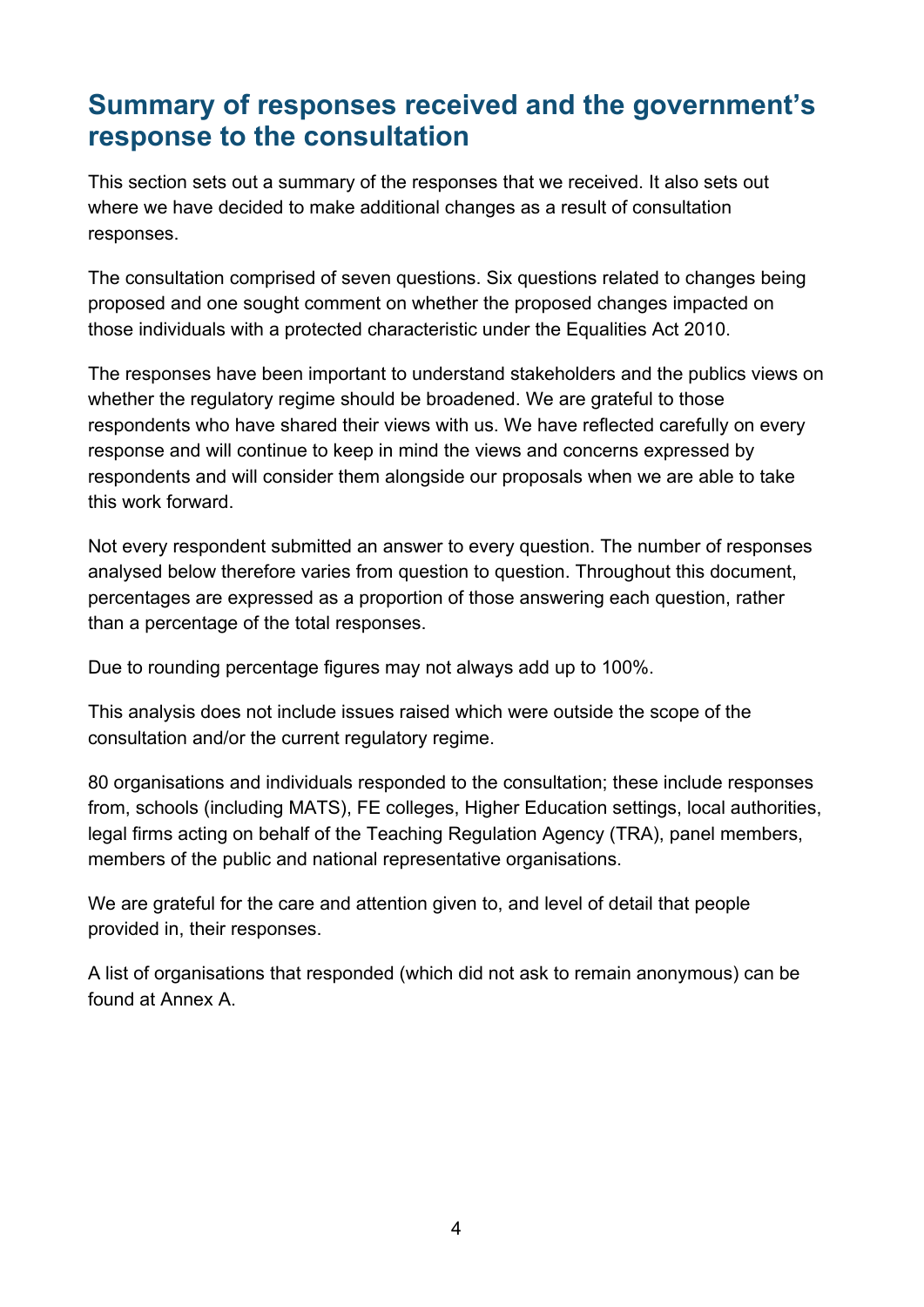# <span id="page-4-0"></span>**Common Themes identified through consultation**

## <span id="page-4-1"></span>**Teachers covered by the teacher misconduct regime**

The consultation suggested broadening the scope of the teacher misconduct regime to enable the TRA to consider all referrals of serious misconduct committed by any individual who has at any time been employed or engaged to undertake teaching work in a relevant establishment. Following the supportive responses, we have not made any additional changes to this proposal. The consultation response section below reiterates our rationale for taking this forward.

## <span id="page-4-2"></span>**Relevant settings covered by the teacher misconduct regime**

The consultation proposed widening the range of relevant settings to include a range of other types of settings, including providers of online education, to ensure the TRA is able to consider serious misconduct of teachers working in, and to prevent prohibited individuals from being employed to undertake teaching work in these settings.

## <span id="page-4-3"></span>**Internal referrals of serious misconduct**

The consultation sought views on whether the Secretary of State should be able to consider referrals of serious misconduct brought to his attention through officials' normal day to day duties. The current teacher misconduct regime relies solely on an external referral being made to the TRA. We want to ensure that we continue maintain the independence of the TRA in the system whilst also enabling DfE officials to respond to information that they become aware of, and so will make it clear in guidance that DfE officials must not pro-actively seek out referrals.

## <span id="page-4-4"></span>**Equalities Assessment**

The consultation sought views on whether the proposed changes would have any positive or negative impact on those with a protected characteristic. Just under half of the respondents commented on this section. We will continue to monitor this to ensure we comply with the Equality Act 2010, and will consider it further both when we identify a suitable legislative vehicle as well as during any process to implement the changes.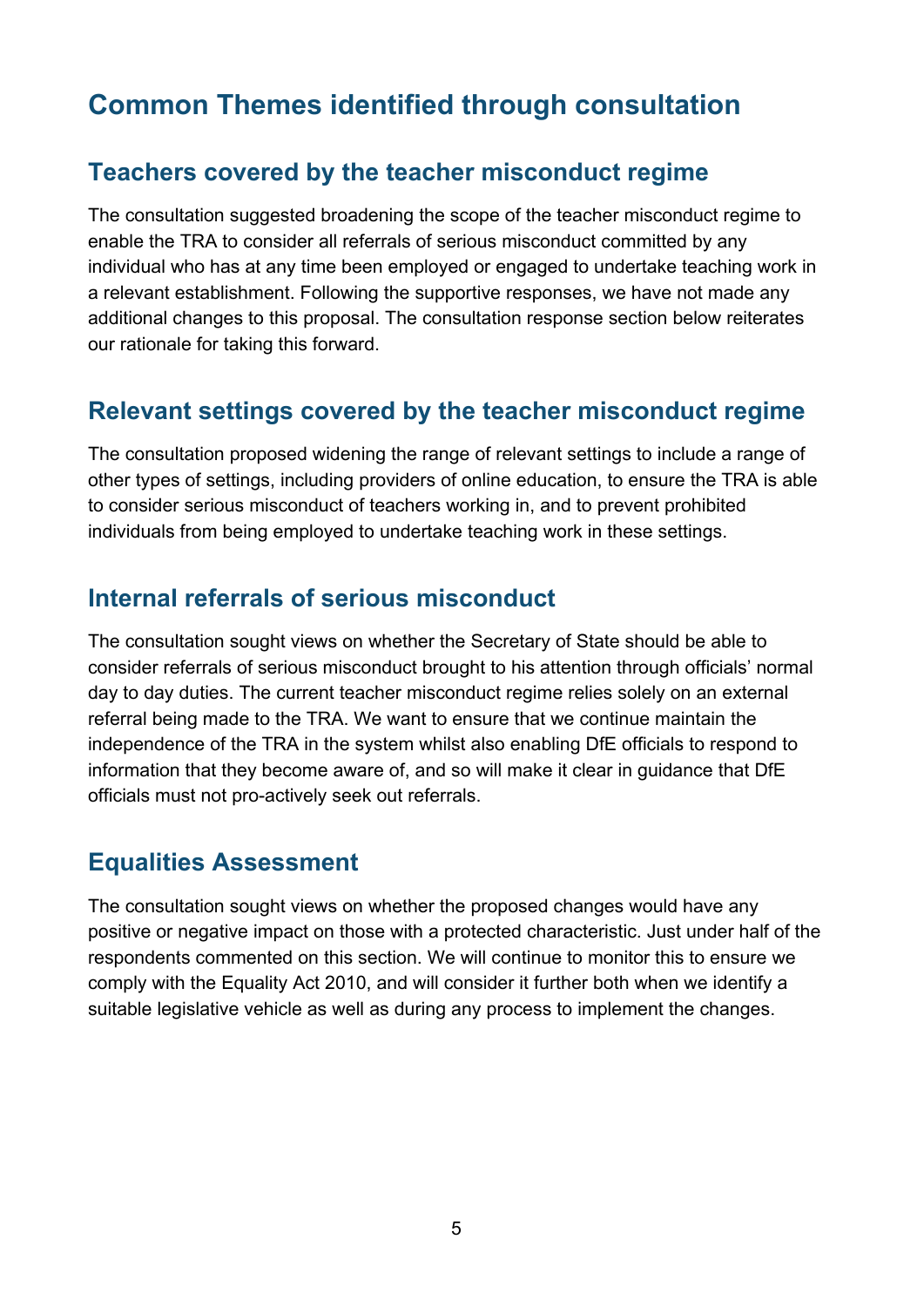# <span id="page-5-0"></span>**Consultation Responses**

## <span id="page-5-1"></span>**Teachers covered by the teacher misconduct regime**

**Q6 – Do you agree that the regulatory regime should apply to those who have taught in the past but subsequently commit misconduct whilst not employed or engaged in teaching work in a relevant setting?** 

| <b>Response:</b> | <b>Total</b> | <b>Percent</b> |
|------------------|--------------|----------------|
| Yes              | 61           | 76%            |
| No               | 10           | 13%            |
| No opinion       | 3            | $4\%$          |
| Don't know       | 6            | 8%             |

**We received 80 responses to this question.** 

#### **Consultation Findings**

76% of respondents agreed that the regulatory regime should apply to those who have previously taught but commit misconduct whilst not employed or engaged as a teacher in a relevant establishment to ensure children and young people were safeguarded and protected. Respondents thought the system should apply to those who are on maternity leave, who work as a supply teacher, be extended to any type of school setting if the misconduct is of a safeguarding nature, cover those undertaking online/private tutoring and anyone who considers returning to the teaching profession at a point in the future.

Of the 13% that did not agree with the proposal some thought that it went too far in that it would not be possible to take action against every ex-teacher that had worked in education. Others thought it should only apply to those who were active in education at the time of the misconduct, that a time limit should be applied to the proposal, and that the conduct would instead be picked up either by the person's place of work at the time they committed the misconduct or through current law practices, and that any new proposal should not be considered retrospectively.

#### **Government Response**

We welcome the support on this proposal. Whilst there is concern that this proposal is too far reaching, the consultation was clear that in deciding whether it is necessary and proportionate to take a case forward, the TRA will consider alongside the public interest test, the seriousness of the behaviour, any mitigation presented by the teacher, the length of time away from the teaching profession, any child protection matters and the likelihood of returning to the profession. The Secretary of State should continue to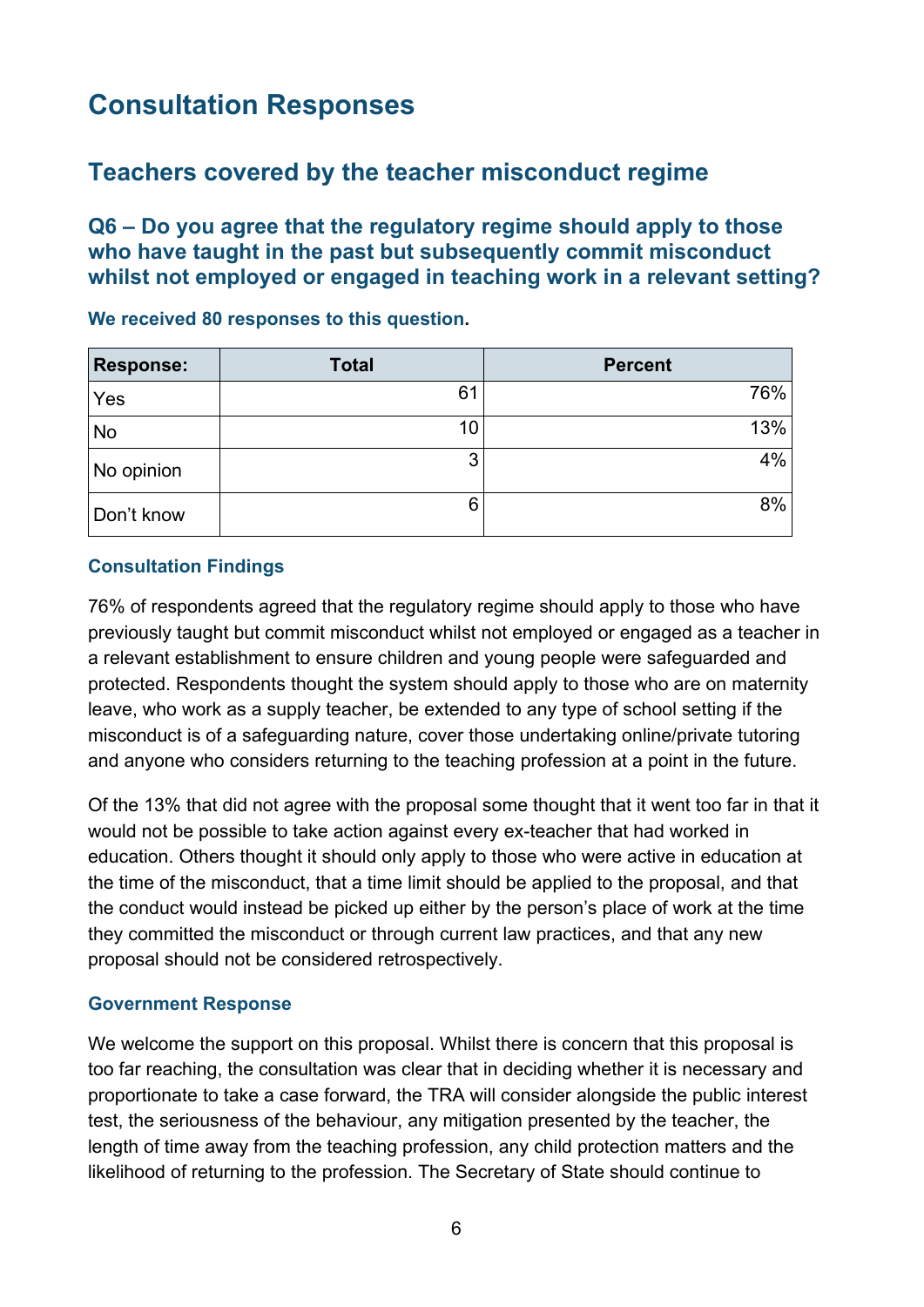reserve the right to consider each case on its own individual merits based on the evidence presented to him.

#### **Q7 - Do the public interest and proportionality tests explained above strike the right balance between protecting children from unsuitable teachers and considering how long ago the person last taught and whether the person is likely to return to the classroom?**

| <b>Response:</b> | <b>Total</b> | <b>Percent</b> |
|------------------|--------------|----------------|
| Yes              | 52           | 65%            |
| <b>No</b>        | 15           | 19%            |
| No opinion       | 5            | $6\%$          |
| Don't know       | 8            | 10%            |

**We received 80 responses to this question.** 

#### **Consultation Findings**

65% of respondents agreed that the proposal was sufficiently clear on how the public interest and proportionality tests would be applied to these types of cases if referred to the TRA for consideration. Of those that provided further comment they did not think a time limit should be imposed as the time they have been out of teaching was irrelevant. The teaching profession is held in high regard with teachers holding a position of trust, and therefore individuals should always expect that their conduct will be measured against the teaching standards.

Of those that answered "No (19%), some thought that existing due diligence checks by employers at appointment stage would be sufficiently robust to remove inappropriate candidates, the proposal allowed for misuse of the referral system, or that it was not necessary, proportionate or in the public interest to put individuals who are not engaged in teaching work under investigation and potential sanction by the TRA. Others thought that assessing the likelihood of a person returning to the profession was very difficult to do, and without setting a time limit or producing additional guidance it would be difficult for TRA staff to make a sound judgment.

#### **Government Response**

As for question 6 above, we welcome the support on this proposal. Whilst there is concern that this proposal is too far reaching, the consultation was clear that in deciding whether it is necessary and proportionate to take a case forward, the TRA will consider alongside the public interest test, the seriousness of the behaviour, any mitigation presented by the teacher, the length of time away from the teaching profession, any child protection matters and the likelihood of returning to the profession. The Secretary of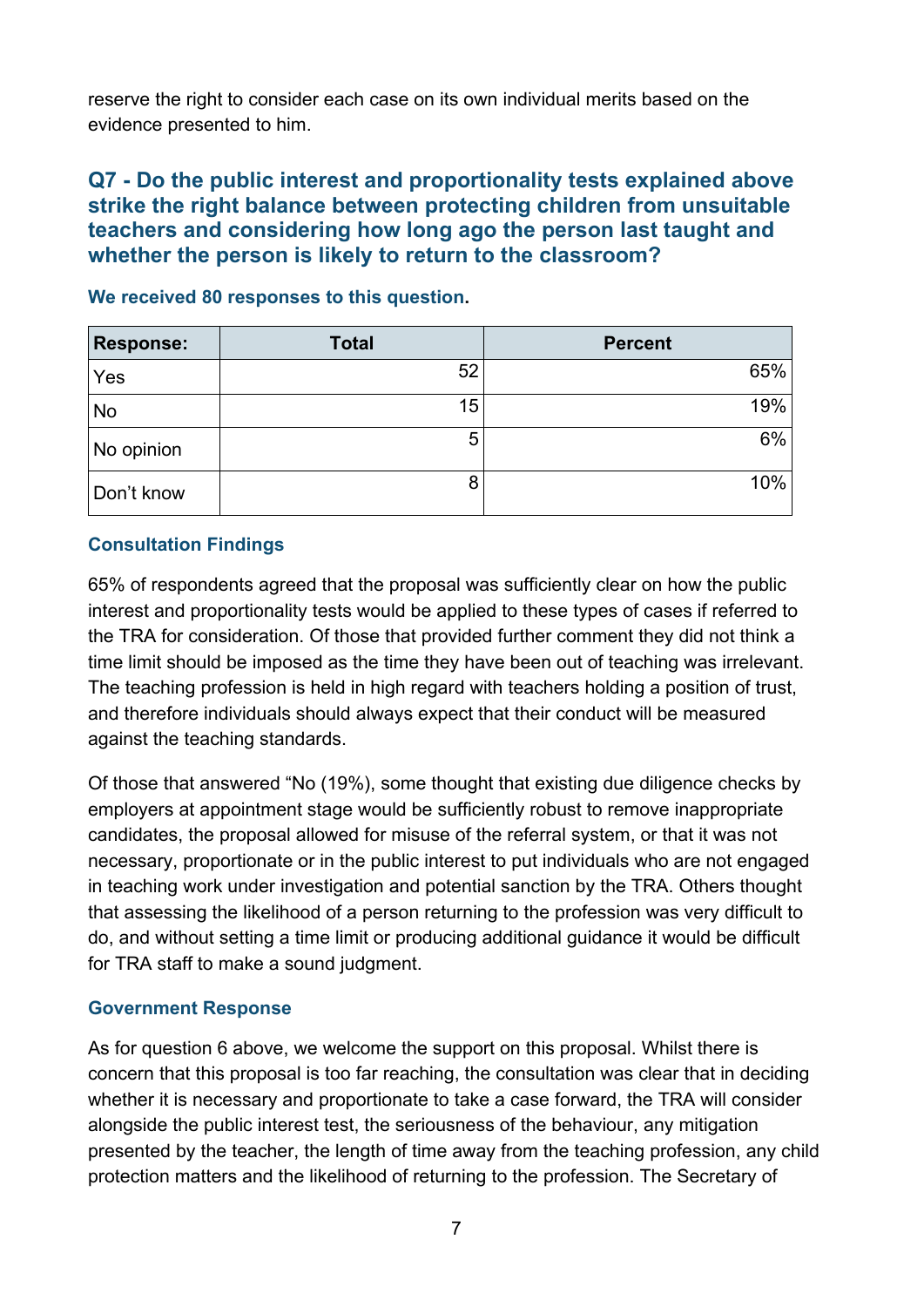State should continue to reserve the right to consider each case on its own individual merits based on the evidence presented to him.

## <span id="page-7-0"></span>**Relevant settings covered by the teacher misconduct regime**

#### **Q8 - Do you agree the teacher misconduct regime should be extended to cover the Further Education and Post-16 providers described?**

| <b>Response:</b> | <b>Total</b> | <b>Percent</b> |
|------------------|--------------|----------------|
| Yes              | 69           | 86%            |
| No               | 4            | 5%             |
| No opinion       | 6            | 8%             |
| Don't know       |              | $1\%$          |

**We received 80 responses to this question.**

#### **Consultation findings**

86% of respondents welcomed the proposal to extend the misconduct regime to FE and Post-16 Providers. Respondents agreed that it was only right for individuals working in these settings to be subject to the same misconduct regime as teachers. This would provide a consistent approach and better protection across all schools and colleges within the state funded education system, and ensure that learners under the age of 19 are protected wherever they are receiving their education. Others agreed that it should apply to all establishments that are required to comply with the department's statutory guidance, 'Keeping children safe in education' (KCSIE) and that by doing so it will reduce the safeguarding risk of a prohibited person trying to work between the different sectors. Some respondents were also of the view that it should be extended to Higher Education settings on the basis that they may also have responsibility for young people aged under 19 and vulnerable adults.

Of those that answered No (5%), they thought that young people over the age of 16 years old were legally allowed to make their own decisions and that they should be educated about the dangers. Other respondents said that there should be as little regulation as possible to post-16 educational settings, and that individuals are generally not from a pure teaching background and would require a different panel and guidelines.

#### **Government Response**

It is important that the teacher misconduct regime remains aligned with current policy and more importantly the different ways children and young people are being educated. Whilst we note the comments that there should be as little regulation as possible on post-16 education settings and that staff may not always be from a teaching background, FE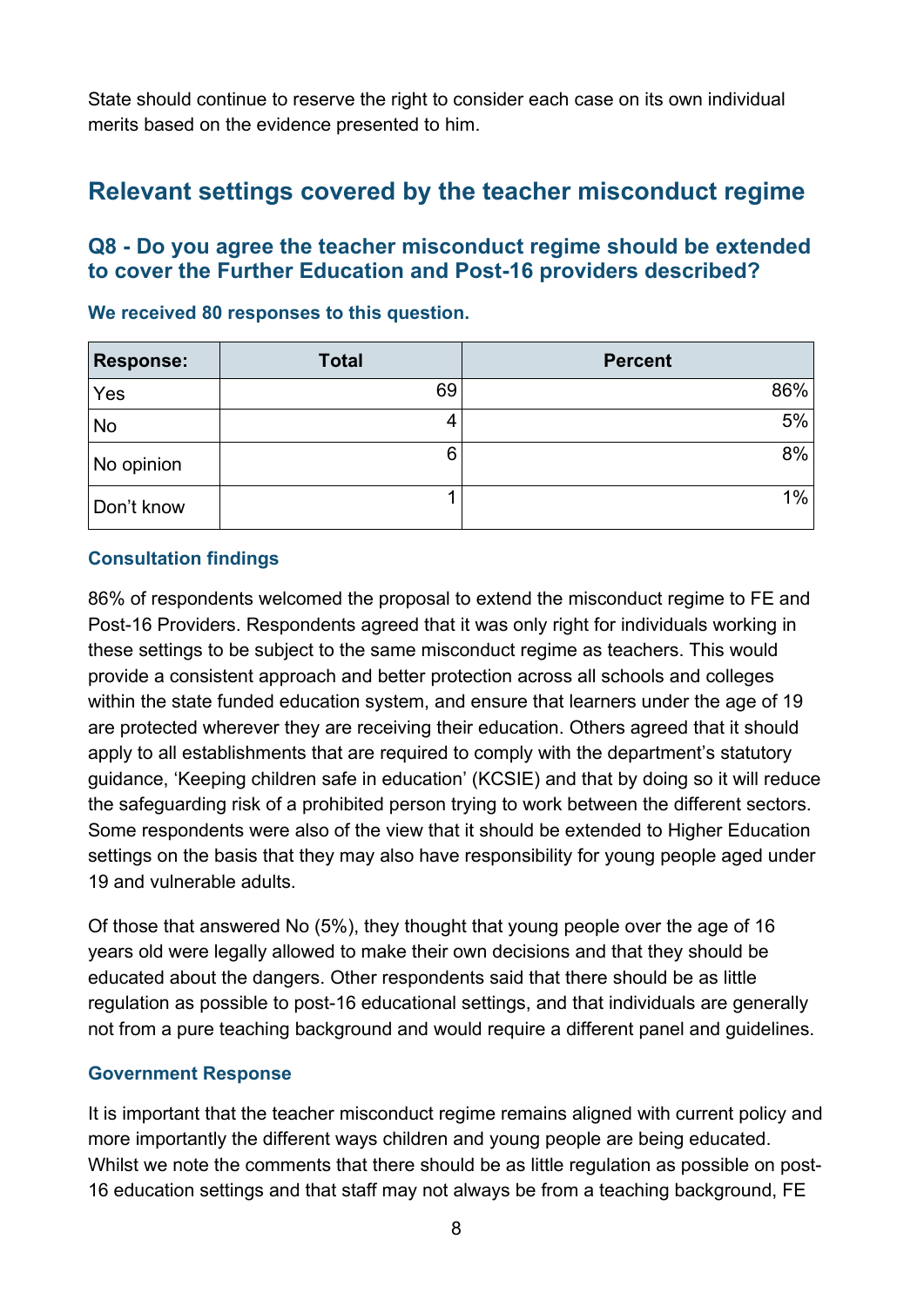colleges are required by law to have regard to the department's statutory guidance, 'Keeping children safe in education' when carrying out their duties to safeguard and promote the welfare of children. FE colleges, Special Post-16 Institutions and Independent Training Providers should already have measures in place to ensure that all their staff who work directly with children read at least Part one of KCSIE to ensure that they fully understand their safeguarding responsibilities. They are also already bound by the safeguarding responsibilities set out in their Funding Agreement with the Education and Skills Funding Agency (ESFA), which includes a requirement to not employ a prohibited teacher.

Whilst we have noted the comments about extending the proposals to include Higher Education (HE) institutions, this sector has greater institutional autonomy and so is responsible for making decisions independent of government, and students who study in HE institutions are generally aged 18 or over. Therefore we do not propose extending the teacher misconduct regime to include HE. Individuals working in an HE institution are covered by relevant legislation if they are engaging in regulated activity i.e. working with children or vulnerable adults.

#### **Q9 - Do you agree that online education providers should also be covered by the teacher misconduct regime?**

| <b>Response:</b> | <b>Total</b> | <b>Percent</b> |
|------------------|--------------|----------------|
| Yes              | 70           | 88%            |
| No               | c            | 3%             |
| No opinion       | 5            | 6%             |
| Don't know       | 3            | $4\%$          |

#### **We received 80 responses to this question.**

#### **Consultation findings**

88% of respondents supported this proposal. Of those that provided additional comments some thought that teaching online should be treated the same as in-person teaching because individuals continue to be in a position of trust. Others thought it was appropriate for online education providers to be brought into scope of the TRA's remit due to the increase of online learning brought about by the recent COVID-19 pandemic and various education recovery programmes. Many also commented that there was a greater risk of pupils being groomed in the online space and that it was an area that needed to be taken very seriously to help improve safeguarding.

Of the 3% that did not agree with the proposal they thought that the use of the internet must not be restricted by regulation, online providers would be covered by criminal and civil law proceedings and this type of education is often delivered by individuals outside of the UK which would create a disparity in the delivery of such provision.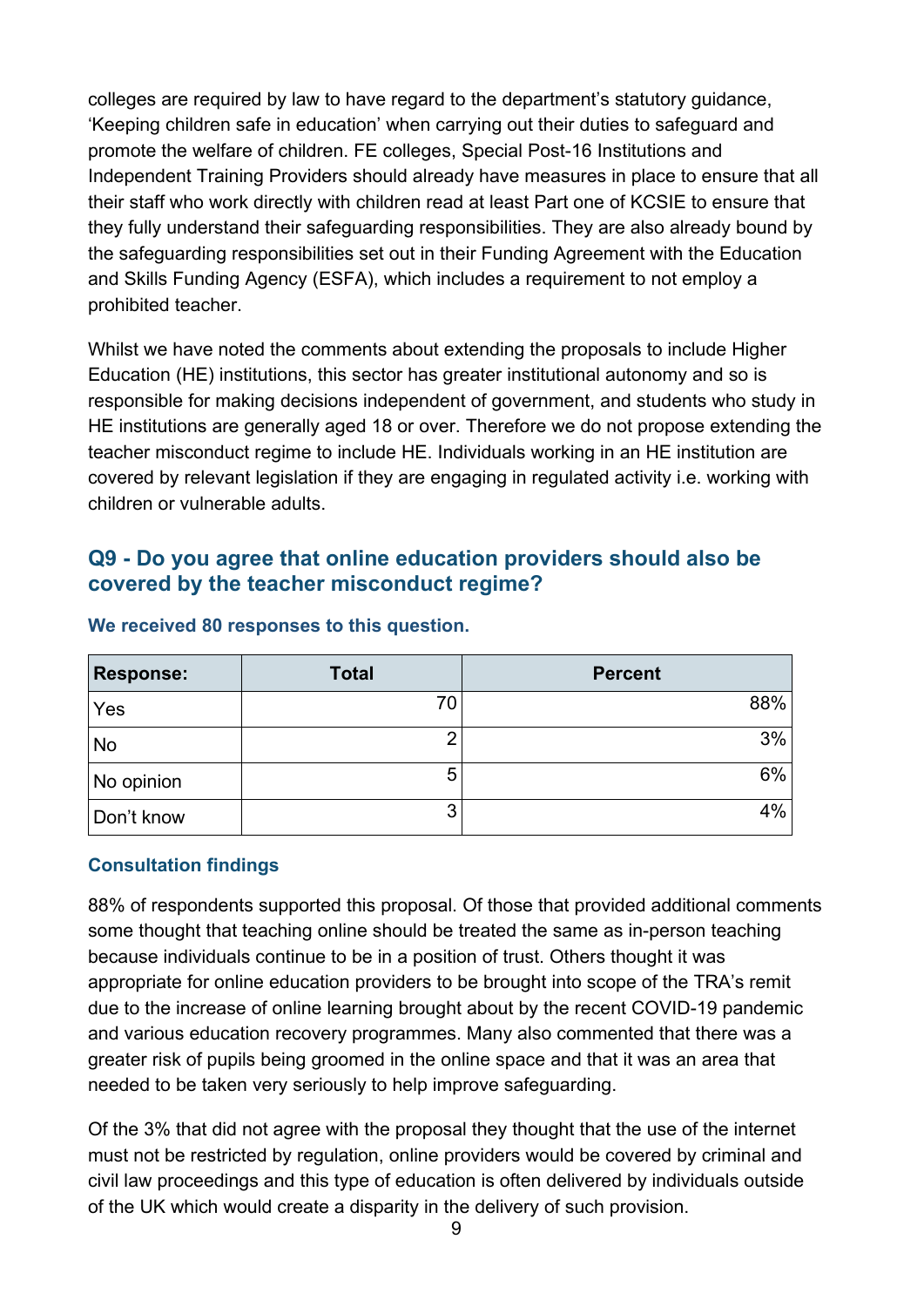#### **Government Response**

We welcome the support to bring online providers into scope of the TRA's remit, and note the concerns raised about the potential dangers for children of online education. We will continue to consider how we might use the framework for the proposed Online Education Accreditation Scheme to define those online education providers that should be brought within the teacher misconduct regime.

## <span id="page-9-0"></span>**Internal referrals of serious misconduct**

#### **Q10 - Do you agree DfE officials should be able to make a referral to the TRA for consideration?**

| <b>Response:</b> | <b>Total</b> | <b>Percent</b> |
|------------------|--------------|----------------|
| Yes              | 56           | 70%            |
| No               | 12           | 15%            |
| No opinion       | 9            | 11%            |
| Don't know       | 3            | $4\%$          |

#### **We received 80 responses to this question.**

#### **Consultation findings**

70% of respondents agreed that DfE officials should be able to make a referral to the TRA. Of those that provided additional comments, some thought it did not make sense for officials not to be able to make a referral, it would allow for more swift referrals to be made and investigations to be carried out properly. Others thought it was everyone's responsibility to safeguard children and young people and therefore anyone with a genuine and legitimate concern should be able to make a referral to the TRA. It was also highlighted that it would close the gap where there was potential for cases to be left unheard or referrals not being made by schools, and may help to support whistleblowing cases brought to the Secretary of State's attention as a prescribed person for whistleblowing disclosures.

15% of respondents did not agree with this proposal. They were concerned that the teacher misconduct regime would no longer maintain its independence as the Secretary of State would ultimately be the referrer and the decision-maker on whether a prohibition order should be imposed. It was highlighted that there is potential to create an imbalance in the current system, and scope for cases that bring about political interest or cases of a malicious nature to be referred inappropriately. Some respondents also felt that there is scope for this proposal to undermine the authority of school leaders.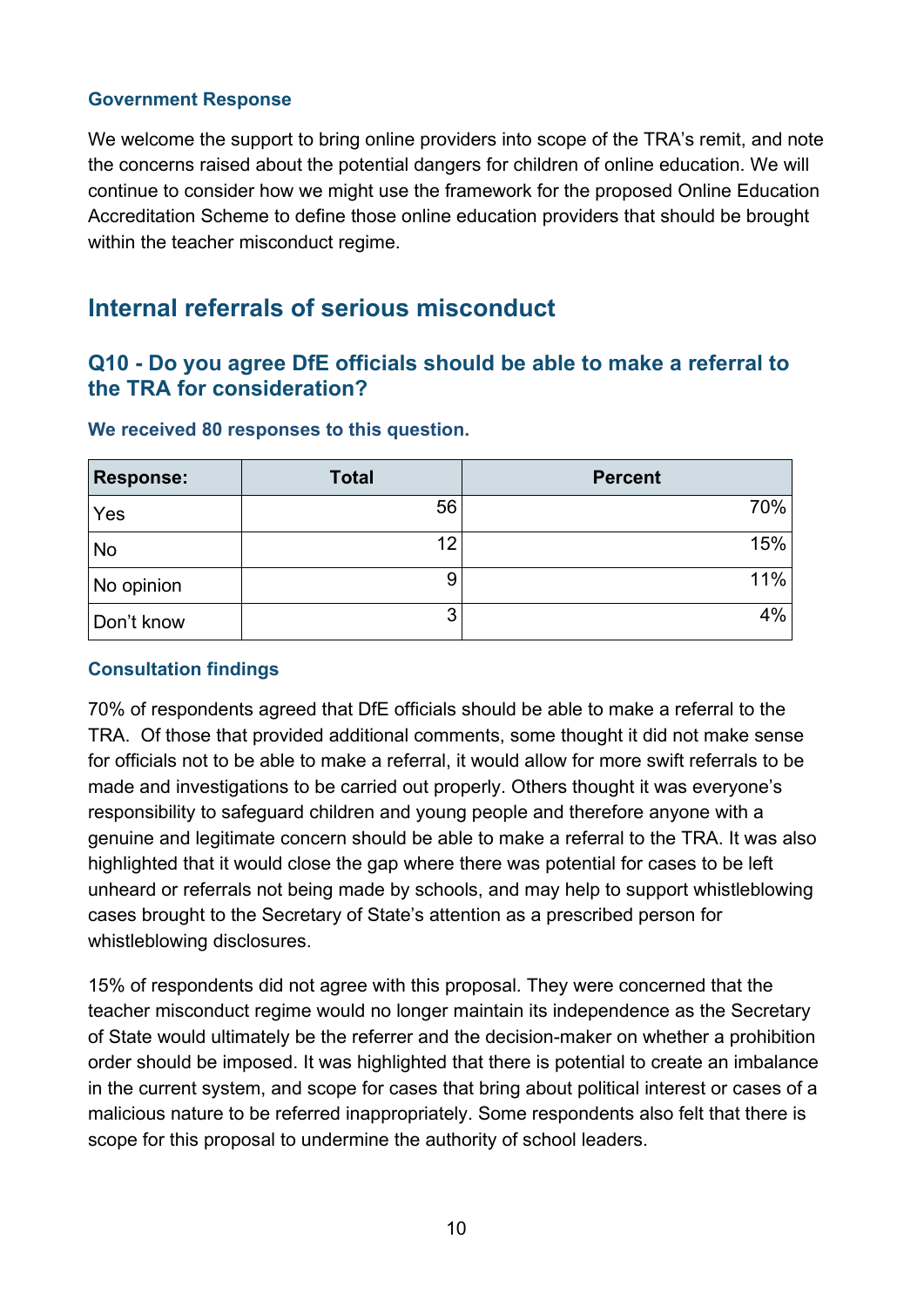#### **Government Response**

Whilst we welcome the fact that over half of respondents agreed with this proposal, we note the concerns raised by those who did not agree. We will ensure that guidance is absolutely clear that referrals should only be considered for serious misconduct and only where this is uncovered during the normal course of official's duties. We will also ensure, as per the process for all referrals to the TRA, that the decision-maker remains impartial to the case and that there is no conflict of interest with the panellists. All decisions will continue to be published to ensure transparency and to make clear the considerations of both the panel and decision maker.

#### **Q11 - Do you agree any change should be clear that a referral can only stem from the normal course of a DfE officials' duties?**

| <b>Response:</b> | <b>Total</b> | <b>Percent</b> |
|------------------|--------------|----------------|
| Yes              | 50           | 63%            |
| No               | 13           | 16%            |
| No opinion       | 9            | 11%            |
| Don't know       | 8            | 10%            |

#### **We received 80 responses to this question.**

#### **Consultation findings**

63% of respondents agreed with this proposal. Some thought that if the proposal extended beyond officials' days to day duties there was a risk that it could undermine trust the teaching profession has in the TRA to be fair and impartial, that a verification process must be built into the process to safeguard against abuse of position by officials. It was also highlighted that an official should though not be precluded from submitting a referral in their capacity as a member of the public and that the expression 'normal course' should be defined.

Of the 16% that did not agree with the proposal some thought that it was only right and proper for information about inappropriate conduct to be forwarded on at any time, in or outside of normal course of duties. Professionals have a duty of care at all times, and should be reminded of the Nolan principles which we are all held accountable to as professionals.

#### **Government Response**

We welcome the comments on this proposal, about how we will ensure that referrals are only made by officials where the alleged misconduct is uncovered during the course of their normal day to day duties. As set out in the consultation we will ensure that guidance is clear that departmental officials are not permitted to pro-actively seek out referrals and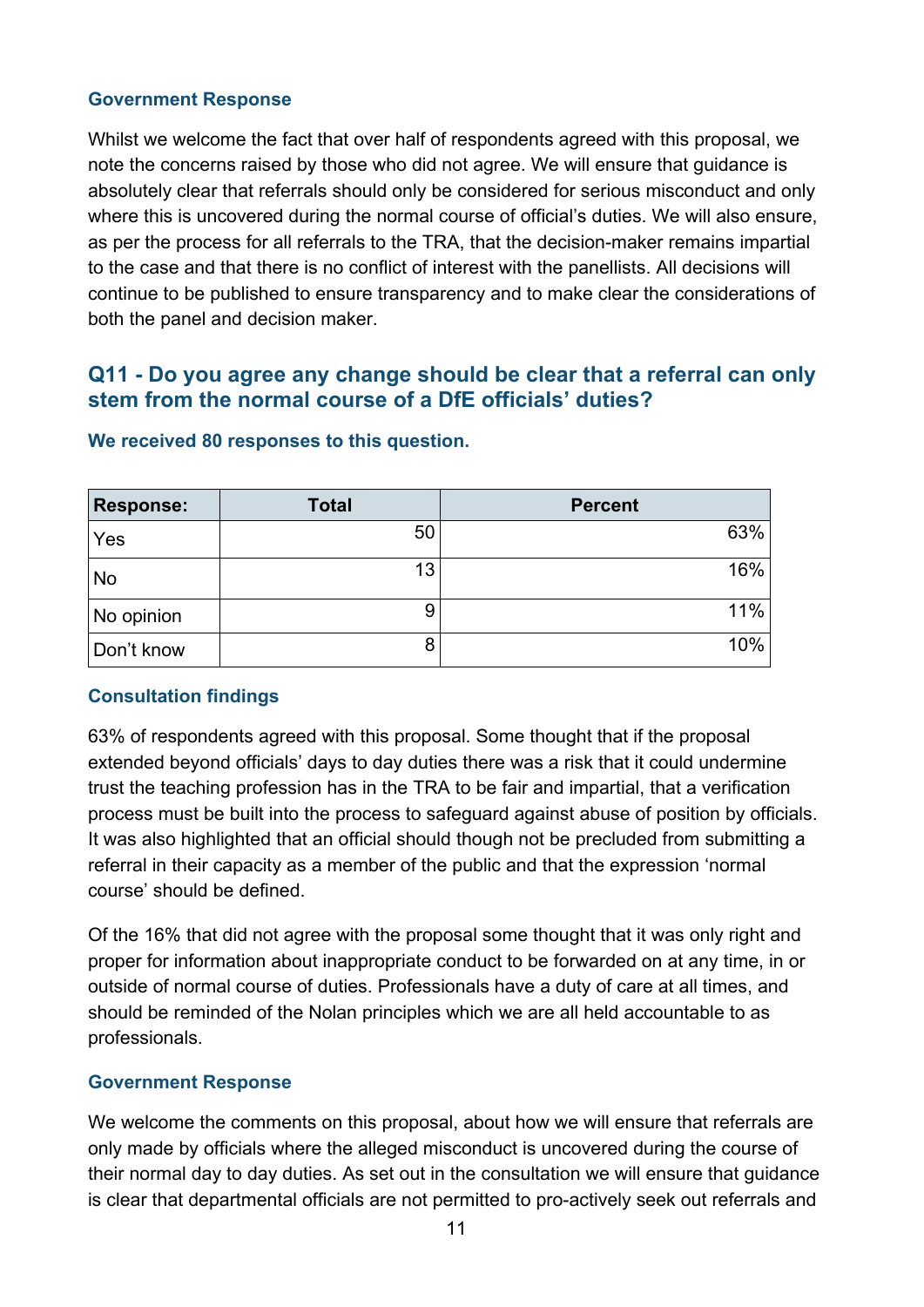should only refer cases of serious misconduct. The TRA has processes in place to ensure that only cases of serious misconduct are taken forward; each case must meet the threshold tests to be able to be progressed. Recommendations on prohibition will continue to be made by an independent panel following the legal process and on the balance of probability after assessing all the evidence available to it, and the final decision whether or not to prohibit will be taken by the impartial decision maker based on the recommendation of the panel. This proposal will however not prevent officials in their personal capacity for example, as a parent or a member of the public, to be able to refer to the TRA if they became aware of serious misconduct.

## <span id="page-11-0"></span>**Equalities Assessment**

**Do you have any comments about the potential impact, both positive and negative, of our proposals on individuals on the basis of their protected characteristics? Where any negative impacts have been identified, do you know how these might be mitigated?** 

#### **We received 42 responses to this question.**

#### **Consultation findings**

Of the 53% that responded, some thought that we must share the data following our impact analysis to be able to demonstrate that there will be no adverse impact on those with protected characteristics whether it be direct and/or indirect discrimination, and that such information should be a matter of public report and scrutiny by Ministers. It was highlighted that because the workforce was predominantly female it would be adversely impacted and further work would need to be carried out by DfE to understand if age (as a result of retirement) or disability (as a result of teachers leaving the classroom to work in online settings) would be a significant factor in expanding the reach of these proposals, however it was recognised that the need to prevent risk of harm to young children outweighed any detrimental impact. It was also noted that whilst inclusivity is essential the protected characteristics should not stop an individual from being competent and/or compliant when teaching anyone, including vulnerable adults, in any institution.

#### **Government Response**

We would like to thank those respondents who answered this question and provided comments. We have carefully considered all responses and would like to reassure respondents that only cases of serious misconduct should be considered by the TRA, all other misconduct including incompetence should be dealt with locally by employers, and guidance will make this very clear. In all cases, the TRA expect local procedures to have been followed before a referral is made. This means the TRA will often have the information it needs to be able to identify vexatious or malicious complainants at an early stage. The TRA can close a case at any stage during an investigation where the initial threshold to investigate is no longer met (e.g. complaint identified as vexatious). We will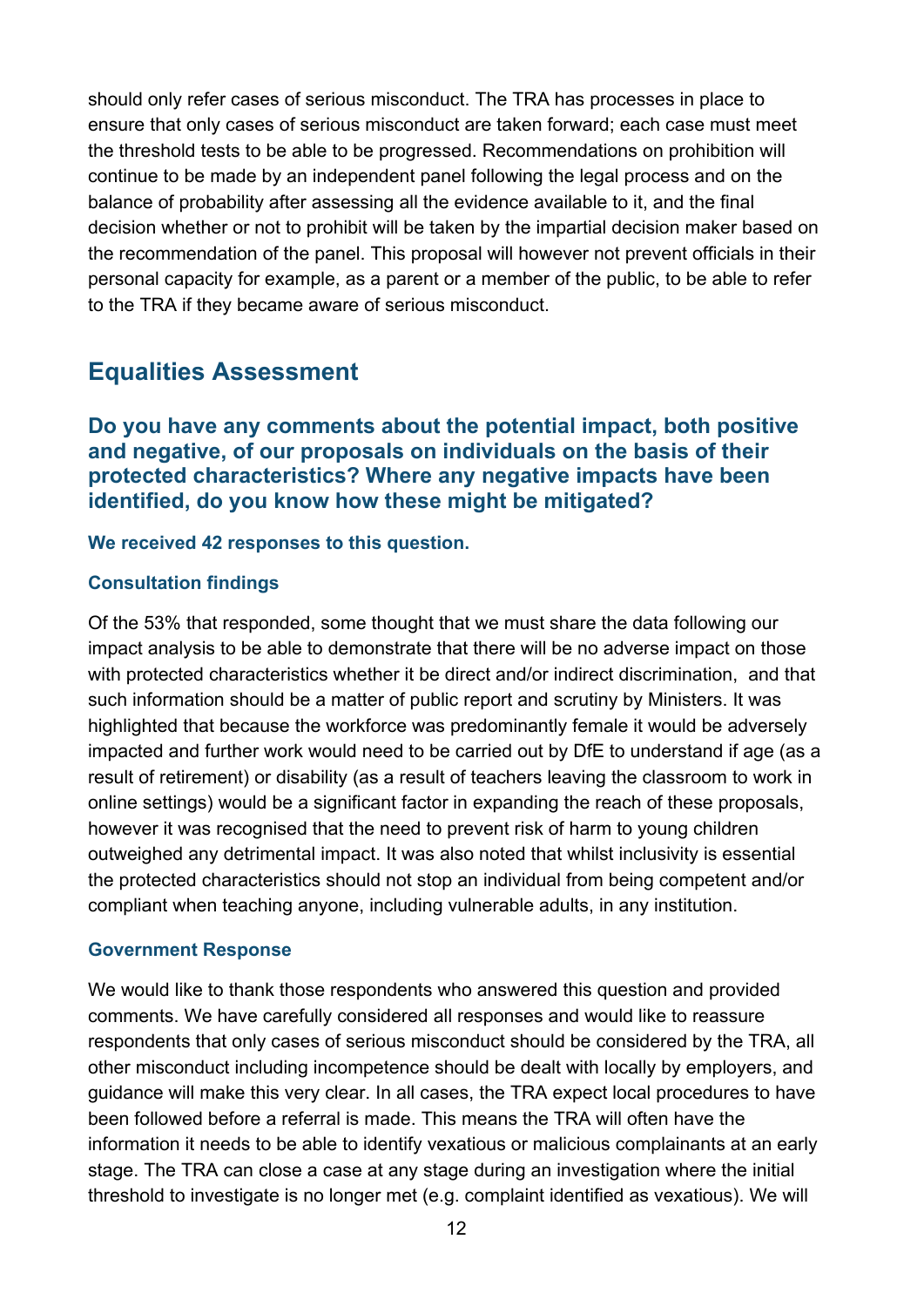of course continue to monitor our processes to ensure we comply with the Equality Act 2010, and will consider it further both when we identify a suitable legislative vehicle as well as during any process to implement the changes.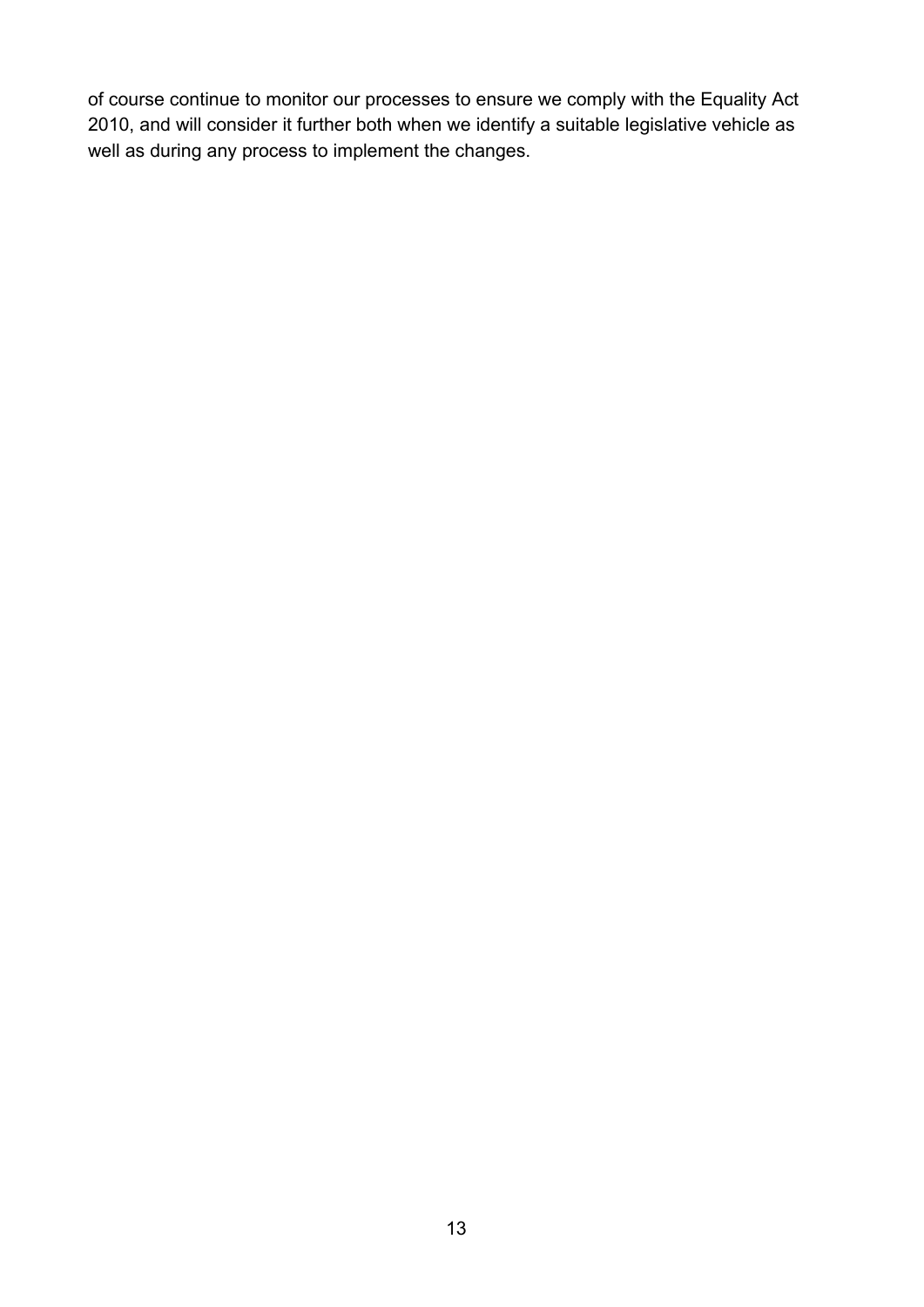# <span id="page-13-0"></span>**Conclusion**

We are grateful to all those who took the time to respond to the consultation and share their views. We believe that the changes we propose to implement at the next legislative opportunity will help to better safeguard and protect children and young people who are accessing their education across a wider range of settings.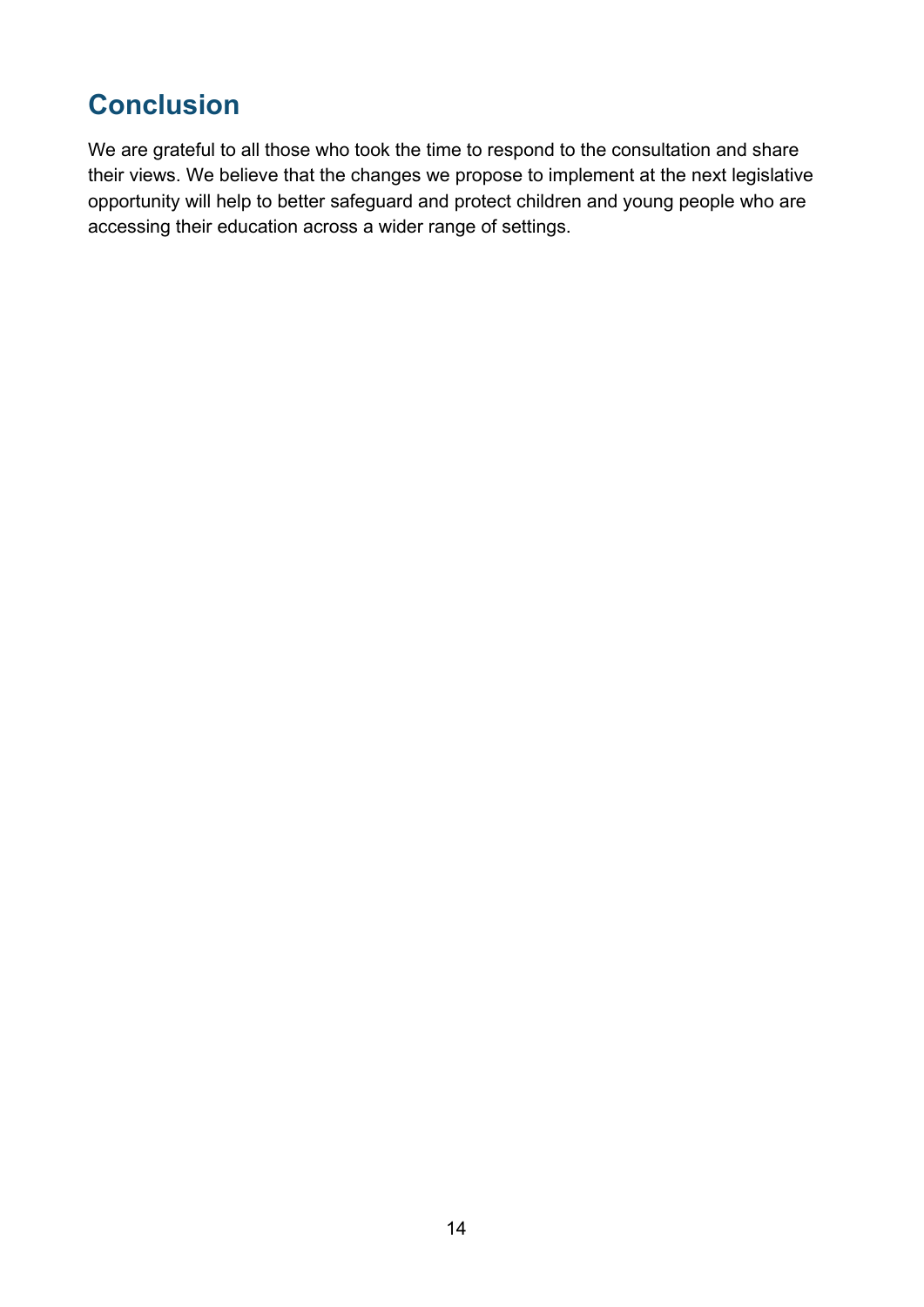## <span id="page-14-0"></span>**Annex A: List of organisations which responded to the consultation[1](#page-14-1) (excluding those requesting their response remain confidential)**

Queen Eleanor Primary Academy Harrytown Catholic High School Keystone Knowledge The Yehudi Menuhin School Fryent Primary School St Joseph's Primary School, Chelsea Washwood Heath Multi Academy Trust Hook and Warsash CofE Academy The Rivers C of E Academy Trust Brookes PGSF Ltd Armonia Ltd (Independent Learning Provider) Carfax Education Tradeskills4U Education and Training Foundation Nicola Hartley Paul Millett Michael Mcfall Susan Davies Chris Rushton Ian Carter Alan Wells Wiltshire Council Lancashire County Council **Ofsted** Capsticks Solicitors LLP Education Workforce Council NASUWT NAHT

<span id="page-14-1"></span> $1$  We have not listed the names of those who requested their responses were kept confidential. However, these views were included in the analysis.